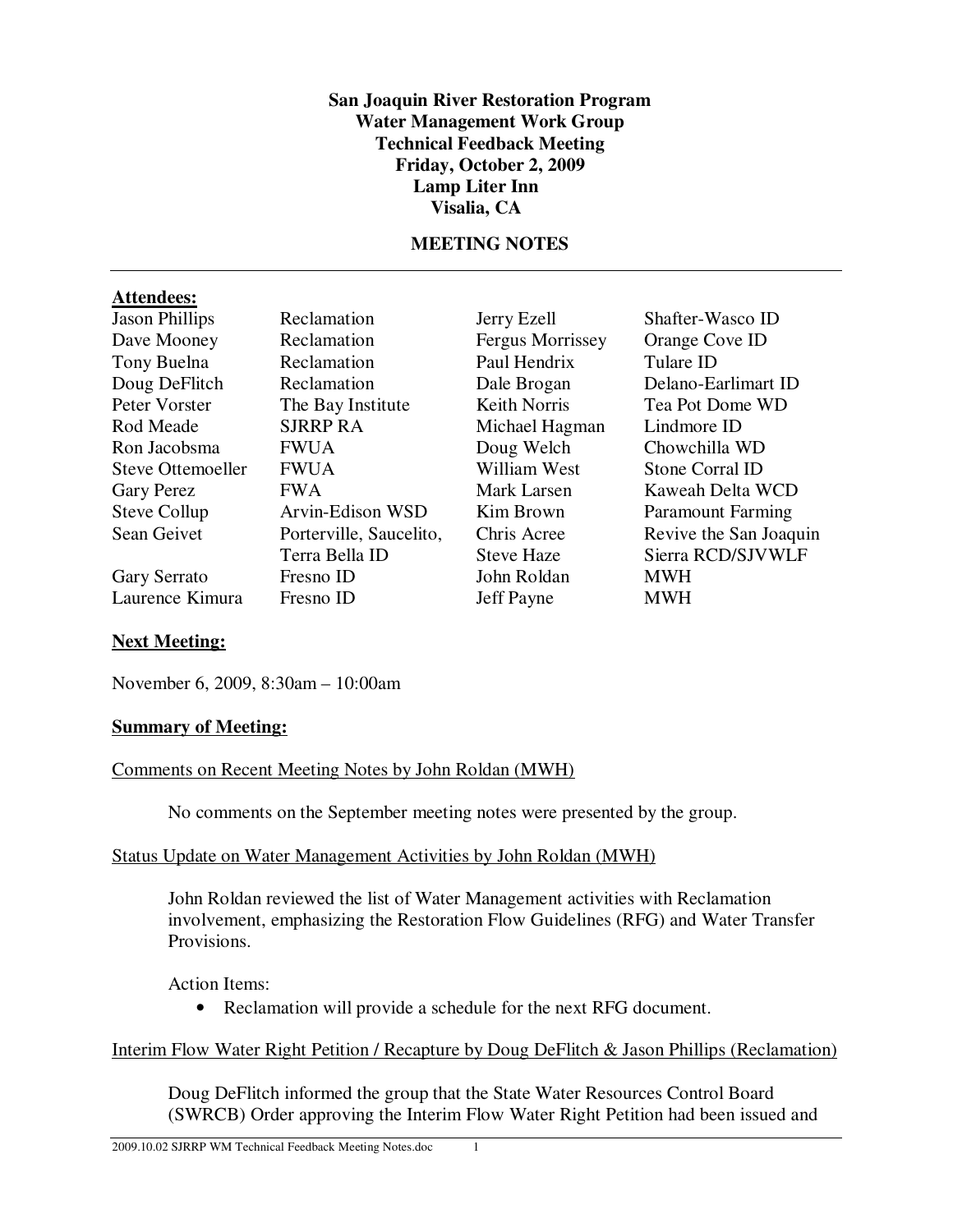Interim Flows were released on October  $1<sup>st</sup>$  at 6:00pm. The Order included requirements from the SWRCB. Jason Phillips indicated that all monitoring wells have been installed, with the exception of one at the intersection of Highway 152 and the San Joaquin River. Jason also indicated that Interim Flows will be recaptured if possible; however, there may not be any water past the Merced River to recapture during the fall Interim Flow period.

The group noted the following:

- The purpose of Interim Flows described in the Settlement includes collecting information on water management activities; and
- Reclamation does not have the discretion to recapture Interim Flows prior to the Merced River confluence.

Action Items:

- The non-Federal Settling Parties will discuss the possibility of recapturing Interim Flows within the Restoration Area; and
- Steve Ottemoeller (FWUA) will attempt to account for the Interim Flows attributed to each Friant District on a daily basis.

# Part III Guidelines by John Roldan (MWH)

John Roldan provided an overview of the development of the Part III Guidelines (Guidelines) to date and the schedule for finalizing the Guidelines prior to the legislatively mandated deadline of March 30, 2010. Input from Friant is anticipated on the Selection Criteria and Project Benefit Methodology sections of the draft Guidelines. Friant's proposed Implementation Agreement suggested that the funding should be divided amongst the Friant Districts in accordance with the modeled water supply impacts. The legislation identifies minimum criteria to be eligible for funding, while additional selection criteria may need to be defined to enable Reclamation to prioritize projects. The legislation also requires the determination of project benefits to identify the portion of a project eligible for Federal cost-sharing and to determine the appropriate reduction in the Recovered Water Account.

The group noted the following:

- Part III projects can be included in the Federal budget now, but it will be difficult to carry over appropriated funds from year to year;
- Friant expressed interest in establishing a reimbursement or accrual plan in the event projects are ready for construction prior to the finalization of the Part III Guidelines; and
- The importance of demonstrating project benefits was emphasized.

## Madera & Friant-Kern Canals Capacity Correction Assessment and Friant-Kern Canal Reverse Flow Facilities by John Roldan (MWH)

John Roldan reviewed the schedule for the Capacity Correction project, including the tentative October  $16<sup>th</sup>$  hydraulic model review meeting with the Madera and Chowchilla Water and Power Authority and the Friant Water Users Authority. He also informed the group that a contract had been awarded to MWH for modeling tasks associated with the